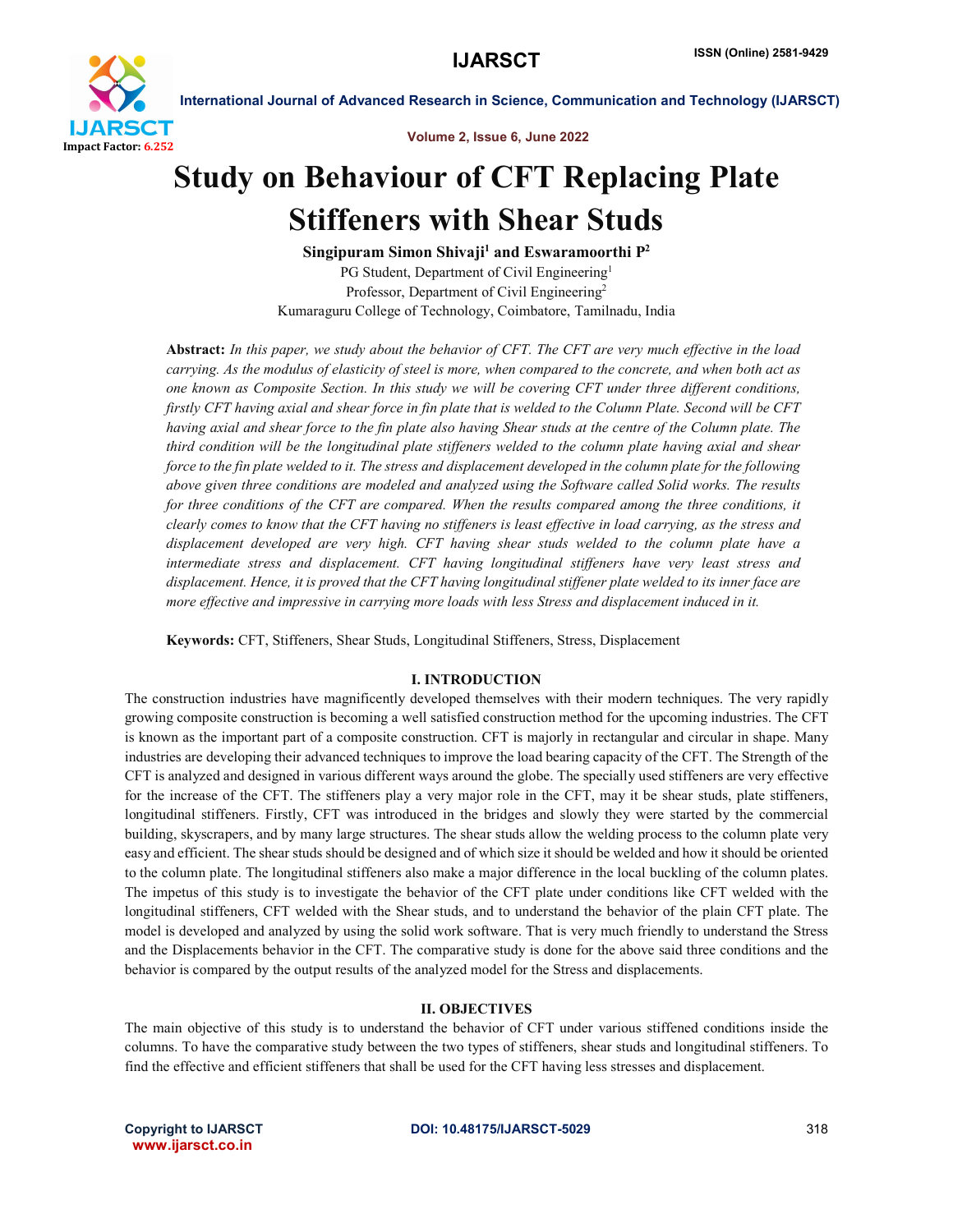

Volume 2, Issue 6, June 2022

## III. MODELLING

The CFT column plate is modeled and analyzed for the stress and displacement using the 3D modeling software Solid works. It was developed by the Dassault Systemes. It uses the principle of parametric design and generates three kinds of interconnected files. The software is used for design and building of any type of elements. The Single side CFT plate is modeled and analyzed with fin plate welded at its centre axis. Also having two different types of stiffeners welded on the inner face of the CFT column plate. The modeled element diagrams are shown below.



Figure 1: CFT with no Stiffeners



Figure 2: CFT with shear studs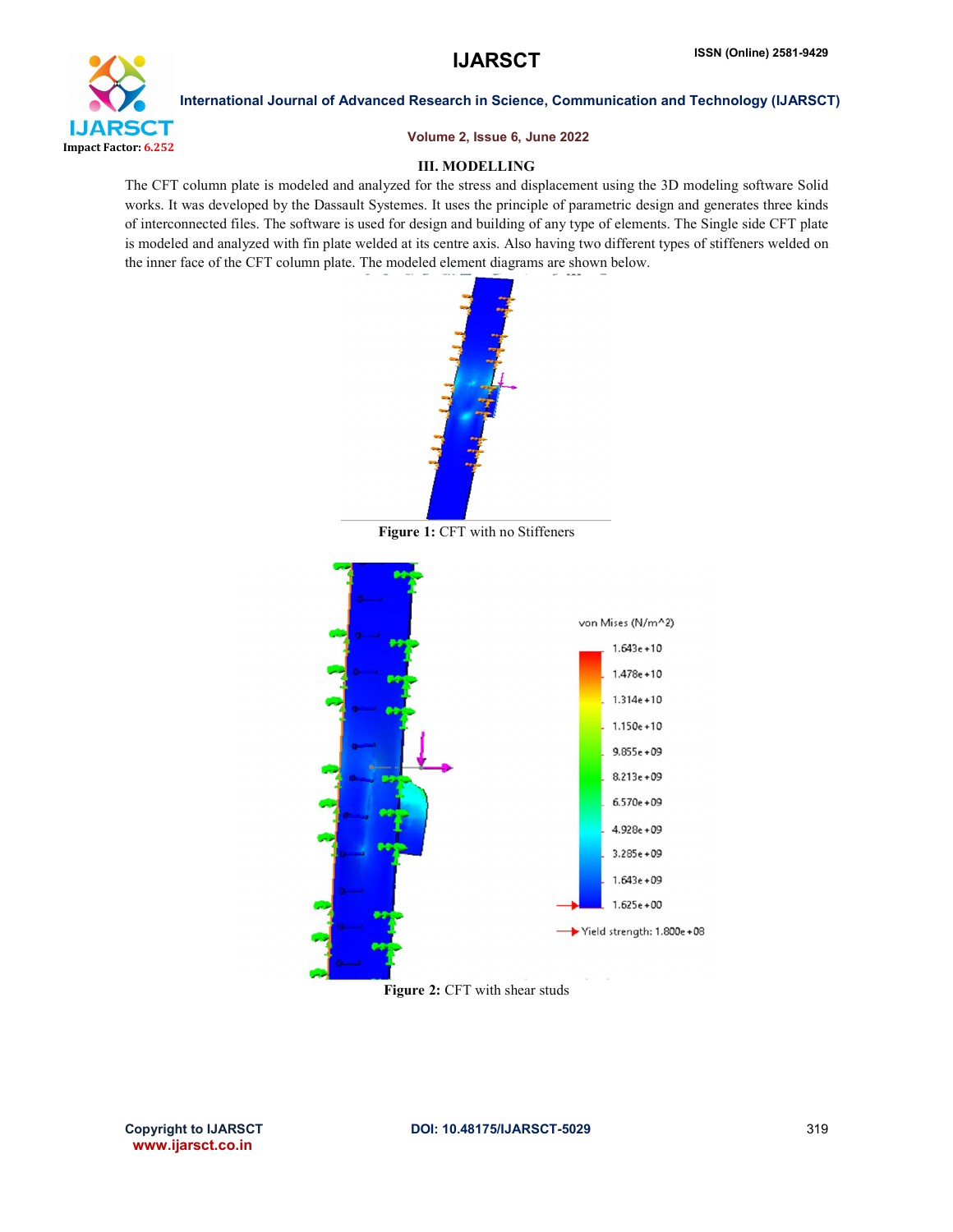



Figure 4: Column plate point for which stress and displacement where noted for all CFT column plate

#### IV. SUMMARY TABLE

| <b>CONDITIONS OF CFT</b>         | STRESS ( $N/mm2$ ) @ Column<br>Plate. | <b>DISPLACEMENT</b> (mm) $\omega$<br><b>Column Plate.</b> |
|----------------------------------|---------------------------------------|-----------------------------------------------------------|
| <b>CFT</b> without Studs         | 1572                                  | 14.45                                                     |
| <b>CFT With Studs</b>            | 880                                   | 3.51                                                      |
| CFT with Longitudinal Stiffeners | 312                                   | 0.115                                                     |

Table 1

www.ijarsct.co.in

Copyright to IJARSCT **DOI: 10.48175/IJARSCT-5029** 320